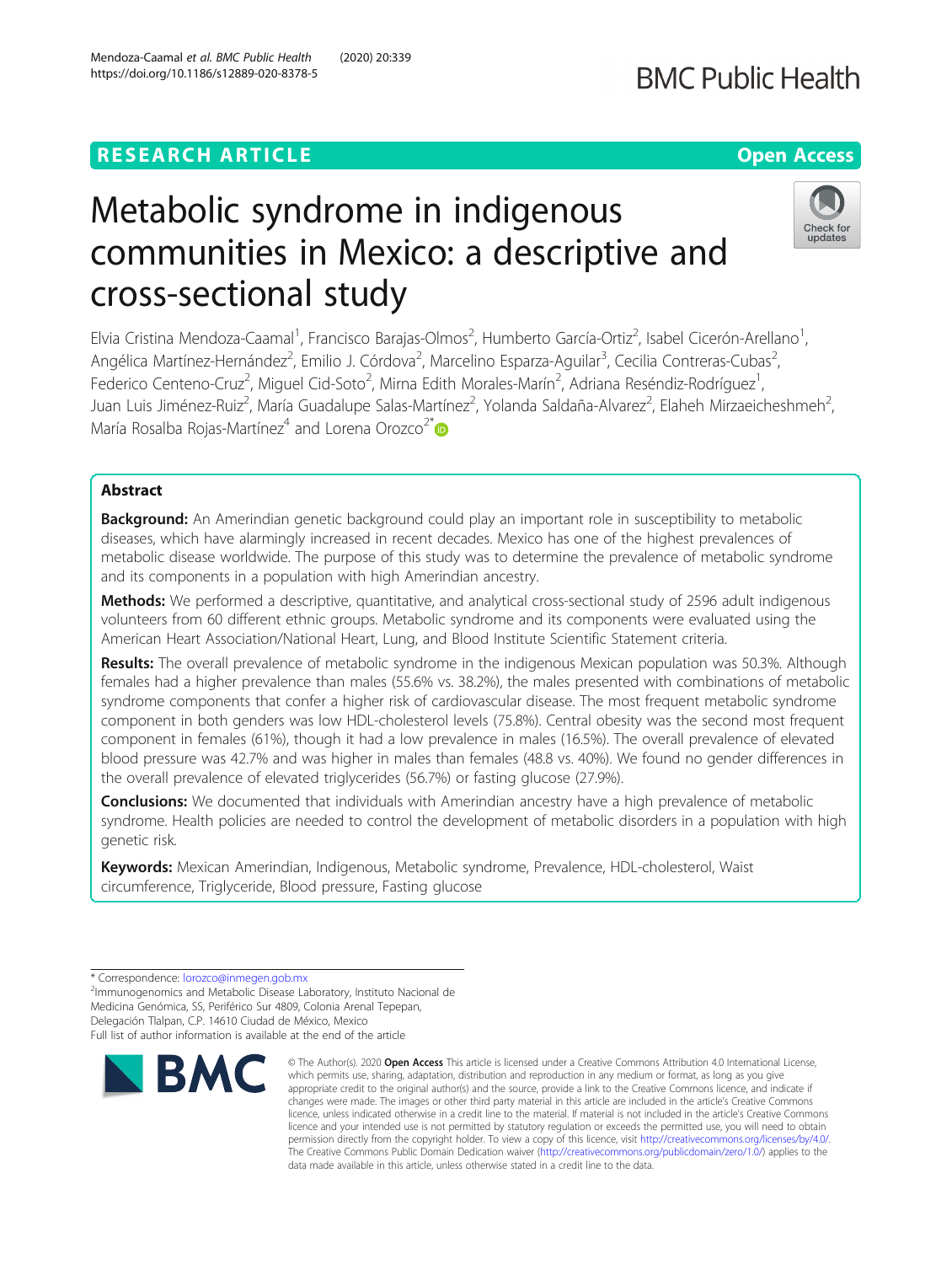#### Background

Metabolic syndrome (MetS) is a cluster of metabolic abnormalities that increase the risk of developing cardiovascular disease  $(CVD)$  [\[1\]](#page-6-0), which has been the main cause of mortality over the last 20 years [\[2\]](#page-6-0). The prevalence of MetS varies widely across populations, and Latin-American and African populations have been reported to have greater susceptibility for the development of metabolic disorders [\[3](#page-6-0)–[5](#page-6-0)]. Mexico in particular has had an alarming increase in recent decades, and currently has among the highest MetS prevalences worldwide [\[6](#page-6-0)]. Some studies have suggested that an Amerindian genetic background plays an important role in susceptibility to these diseases  $[4, 7-11]$  $[4, 7-11]$  $[4, 7-11]$  $[4, 7-11]$  $[4, 7-11]$ , and that individuals with an Amerindian component may have genetic variants derived from natural selection that could be contributing factors in this epidemic, in addition to lifestyle changes [\[7](#page-6-0), [8](#page-6-0), [12](#page-6-0)–[14](#page-6-0)]. The vast majority of the Mexican population is Mestizo with a strong Amerindian component (56%) [\[15](#page-6-0)], and an estimated 14.9% of the Mexican population comprises indigenous people distributed over 68 ethnic groups [[16,](#page-6-0) [17\]](#page-6-0). Although many of these indigenous populations have retained their genetic backgrounds, native languages, and socioeconomic structures over the centuries [\[16,](#page-6-0) [18](#page-6-0)], over the last few decades they have experienced dramatic changes in their lifestyles, primarily with regard to excessive energy intake and a sedentary lifestyle [[19,](#page-6-0) [20](#page-6-0)]. Parallel with this progressive change, an increase in the prevalence of metabolic diseases has been observed [\[21](#page-6-0)–[28\]](#page-7-0).

To gain a deeper understanding of the progressive increase of the MetS prevalence and its determinants in Mexican people, we evaluated 2596 individuals from 60 ethnic groups with a high Amerindian ancestry.

#### Methods

The study was conducted in accordance with the Declaration of Helsinki and was approved by the Research, Ethics, and Biosafety Human Committees of the Instituto Nacional de Medicina Genómica (INMEGEN) in Mexico City. This research was performed from November 2012 to October 2017 in agreement with the indigenous leaders and with the support of the National Commission for the Development of Indigenous Communities (CDI, from the Spanish "Comisión Nacional para el Desarrollo de Pueblos Indígenas"). All participants provided written informed consent, and authorities or community leaders participated as translators as necessary.

A descriptive, quantitative, and analytical cross-sectional study was carried out with a total of 2596 Mexican Amerindians (MAs) belonging to the Metabolic Analysis in an Indigenous Sample (MAIS) cohort. The MAIS cohort was recruited from 73 indigenous communities from 60 different ethnic groups. Because indigenous people are considered a vulnerable population, all community members were invited to participate through posters, presentations, and announcements on local radio. In this study, only ≥18-year-old MAs with complete anthropometric and biochemical data were included.

Individuals were considered MAs only if they identified themselves as indigenous, had parents and grandparents who were born in the same community, and spoke the native language. The ancestry was confirmed in a random sample of 1304 MAs using the 6.0 SNP array (Affymetrix) or GoldenGate genotyping assay (Illumina) containing 96 ancestry markers validated in other studies [\[29](#page-7-0)]. They had an average Amerindian ancestry of 95% (standard deviation 5.7%) [[30\]](#page-7-0). Anthropometric, demographic, personal and family medical history, and lifestyle data were obtained through participant interviews, which were conducted by trained staff from the INMEGEN using a standardized questionnaire.

Anthropometric measurements and blood pressure (BP) were obtained as follows. Height, weight, and body composition were measured without shoes and minimal clothing using an electronic stadiometer (ADE Germany) and Body Composition Monitor (HBF-500 INT, OMRON). Waist circumference (WC) was measured midway between the inferior margin of the ribs and the border of the iliac crest using a flexible clinical measuring tape. BP was obtained using a digital blood pressure monitor (HEM-907XL, OMRON) following international recommendations. A peripheral blood sample was extracted after a fast of at least 8 h. Biochemical analyses, including fasting glucose (FG), total cholesterol (TC), high density lipoprotein cholesterol (HDL-C), and triglycerides (TGs), were determined in most communities using a Cholestech LDX Analyzer, whereas for individuals living near Mexico City, these analyses were performed using the Synchron CX5 Analyzer System (Beckman Coulter Fullerton, CA, USA). Ten percent of the samples were analyzed using both systems, demonstrating high reproducibility.

MetS and its components were evaluated according to the American Heart Association/National Heart, Lung, and Blood Institute Scientific Statement (AHA/NHLBI) criteria [[1\]](#page-6-0). The diagnosis of MetS was established by the presence of three or more of the following five traits: abdominal obesity (WC ≥102 cm in males and ≥ 88 cm in females), hypertriglyceridemia (TGs  $\geq$ 150 mg/dl), low HDL-C  $\left($  < 40 mg/dl in males and < 50 mg/dl in females), elevated BP (systolic BP ≥130 mmHg or diastolic BP ≥85 mmHg, or previous diagnosis of hypertension), and elevated FG  $(\geq 100 \text{ mg/d})$  or previous diagnosis of type 2 diabetes). In this study, alcohol consumption and smoking was considered positive when individuals selfreported its habitual consumption.

#### Statistical analysis

Results are reported as means ± standard deviation, or as percentages and 95% exact confidence intervals (CIs).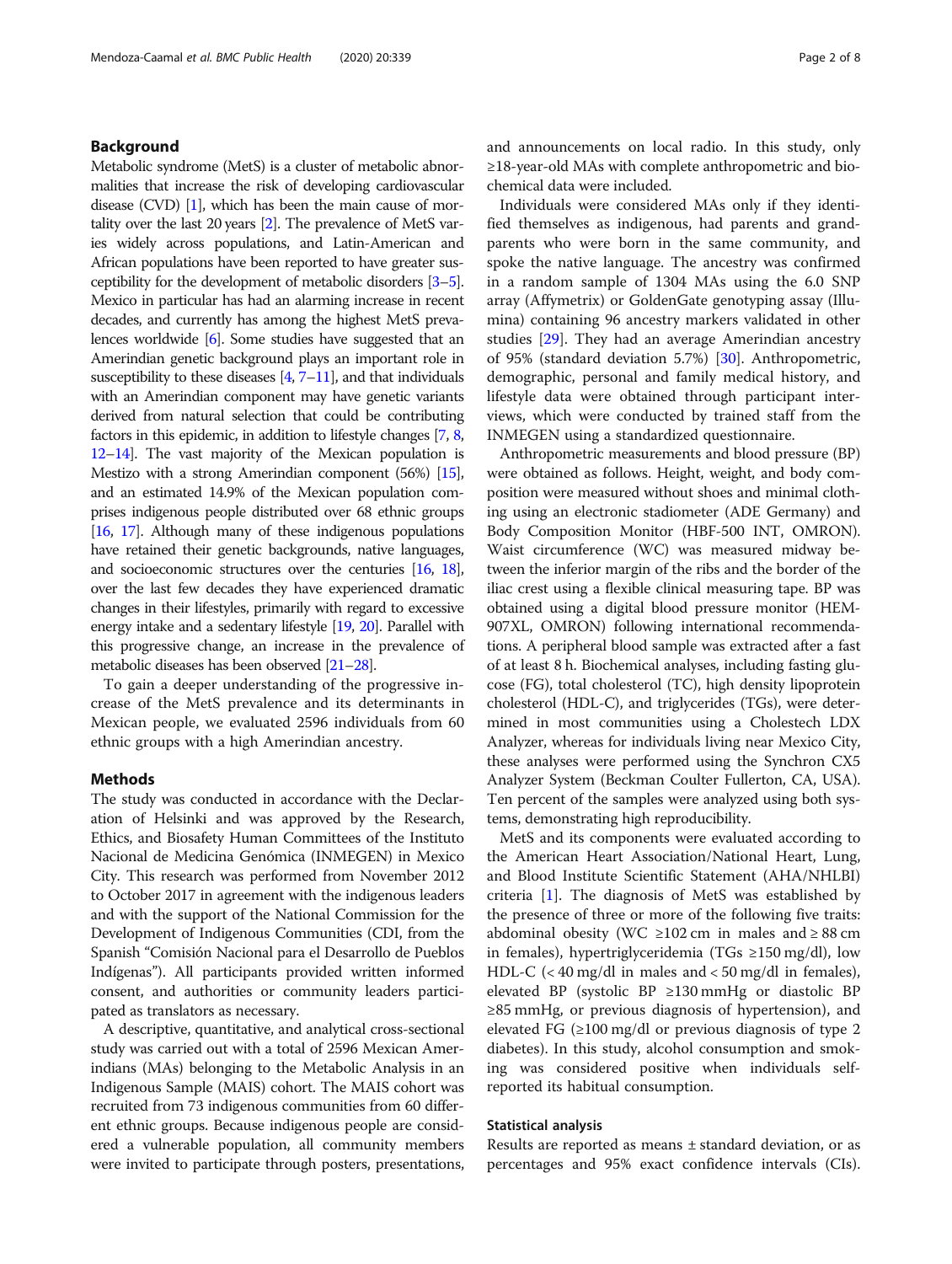We categorized participants into six age groups and stratified by gender to facilitate comparison. Metabolite levels were compared between genders using the Student's t-test and prevalence rates using the chi-squared test. Logistic regression analyses were performed to predict potential significant predictor of MetS (body mass index (BMI), visceral fat, corporal fat, alcohol consumption, smoking, and family records of type 2 diabetes and hypertension). Data were analyzed using R, version 3.1.0. P-values < 0.05 were considered significant.

#### Results

MAIS cohort had 3021 adult Mexican volunteers belonging to 60 ethnic groups. A total of 2596 adult MAs, who met the inclusion criteria were enrolled in this study (Table 1). We observed a significant differential distribution between both genders in 12 of the 14 metabolic and anthropometric parameters evaluated. We found that mean WC, TGs, FG, systolic and diastolic BP, visceral fat percentage, and hypertension, alcoholic consumption and smoking prevalences were higher among males, who also had a lower mean HDL-C. Mean BMI and body fat percentages were higher among females.

The overall prevalence of MetS in this population was 50.3% (95% CI 48.4–52.3%). The prevalence of MetS and its components stratified by age group and gender are shown in Fig. [1](#page-3-0) and Additional file [1](#page-5-0). Females had a

Table 1 Baseline Characteristics of Study Participants by Gender

significantly higher prevalence of MetS than males (55.6 vs. 38.2%,  $P < 0.0001$  $P < 0.0001$ ; Fig. 1a). Interestingly, we found no significant difference between groups ≤40 years old, whereas females in age groups > 40 years had 1.5 to 2.3 times higher MetS prevalence than males.

Detailed MetS analysis showed that the most frequent component for both genders was low HDL-C levels (75.8; 95% CI 74.2–77.5%), with a significantly higher frequency in females relative to males regardless of age (81.5 vs. 62.8%,  $P < 0.0001$ ), except in the youngest age group, in which there was no difference between genders (Fig. [1](#page-3-0)b).

Females had a significantly higher frequency of central obesity than males across all age groups (61 vs. 16.5%,  $P < 0.0001$ ; Fig. [1c](#page-3-0)), and elevated WC was the second most frequent component of MetS in females. We observed an overall prevalence of hypertriglyceridemia of 56.7% (95% CI 54.8–58.6%), with no difference between genders (females: 55.9% vs. males: 58.6%; Fig. [1](#page-3-0)d). However, when we stratified by age, significant differences were found between males and females. Specifically, males between 31 and 40 years of age had a higher frequency of hypertriglyceridemia than females in the same age group (73.2 vs. 50.6%,  $P < 0.0001$ ), whereas the opposite pattern was observed in the ≥71 years age group, in which females had a higher prevalence (60.7 vs. 43.1%,  $P = 0.004$ ).

| Characteristic                 | Overall             | Females             | Males             | $P$ -value $*$ |
|--------------------------------|---------------------|---------------------|-------------------|----------------|
| Participants, n (%)            | 2596 (100%)         | 1809 (70%)          | 787 (30%)         |                |
| Age, years                     | $47.9 \pm 16.4$     | $52.4 \pm 16.8$     | $45.9 \pm 15.8$   | < 0.0001       |
| Waist circumference, cm        | $91.4 \pm 10.9$     | $91.0 \pm 11.2$     | $92.0 \pm 10.3$   | 0.03           |
| Triglycerides, mg/dL           | $189.0 \pm 108.6$   | $185.9 \pm 104.3$   | $196.3 \pm 117.8$ | 0.003          |
| HDL-C, mg/dL                   | $39.5 \pm 12.1$     | $40.1 \pm 12.9$     | $37.9 \pm 12.6$   | < 0.0001       |
| Glucose, mg/dL                 | $102.9 \pm 50.6$    | $102.5 \pm 51.8$    | $103.7 \pm 47.6$  | < 0.0001       |
| Systolic blood pressure, mmHg  | $126.0 \pm 22.5$    | $124.3 \pm 22.3$    | $129.9 \pm 22.3$  | < 0.0001       |
| Diastolic blood pressure, mmHg | $73.2 \pm 12.0$     | $72.0 \pm 11.6$     | $75.0 \pm 12.6$   | < 0.0001       |
| Total cholesterol, mg/dL       | $177.4 \pm 39.4$    | $177.31 \pm 39.4$   | $177.5 \pm 39.6$  | 0.949          |
| Body mass index, $kg/m^2$      | $27.5 \pm 4.9$      | $27.9 \pm 5$        | $26.4 \pm 4.2$    | < 0.0001       |
| Visceral fat, %                | $9.1 \pm 3.8$       | $8.3 \pm 3.1$       | $11 \pm 4.7$      | < 0.0001       |
| Body fat, %                    | $36.3 \pm 10.6$     | $41.3 \pm 7.5$      | $24.9 \pm 7.5$    | < 0.0001       |
| Type 2 diabetes (PD), %        | $13.7(12.4 - 15.1)$ | $14.3(12.7-16)$     | $12.3(10.1-14.8)$ | 0.186          |
| Hypertension (PD), %           | $13.6(12.3-15)$     | $11.8(10.4-13.4)$   | 17.8 (15.2-20.6)  | < 0.0001       |
| FDR with diabetes, %           | $21.5(20-23.2)$     | $21.9(20.1 - 23.9)$ | 20.6 (17.8-23.6)  | 0.597          |
| FDR with hypertension, %       | 26.9 (25.2-28.7)    | 26.6 (24.6-28.7)    | 27.7 (24.6-31)    | 0.729          |
| Alcohol consumption, %         | 13 (11.9–14.2)      | $2(1.5-2.7)$        | 33.4 (30.6-36.3)  | < 0.0001       |
| Smoking, %                     | $7.9(7-8.8)$        | $1.7(1.2-2.3)$      | 20.1 (17.8-22.6)  | < 0.0001       |

Data are presented as mean ± standard deviation or frequency (95% confidence intervals) unless otherwise noted. PD, previous diagnostic; FDR, first-degree relationship.

\*Comparison of females and males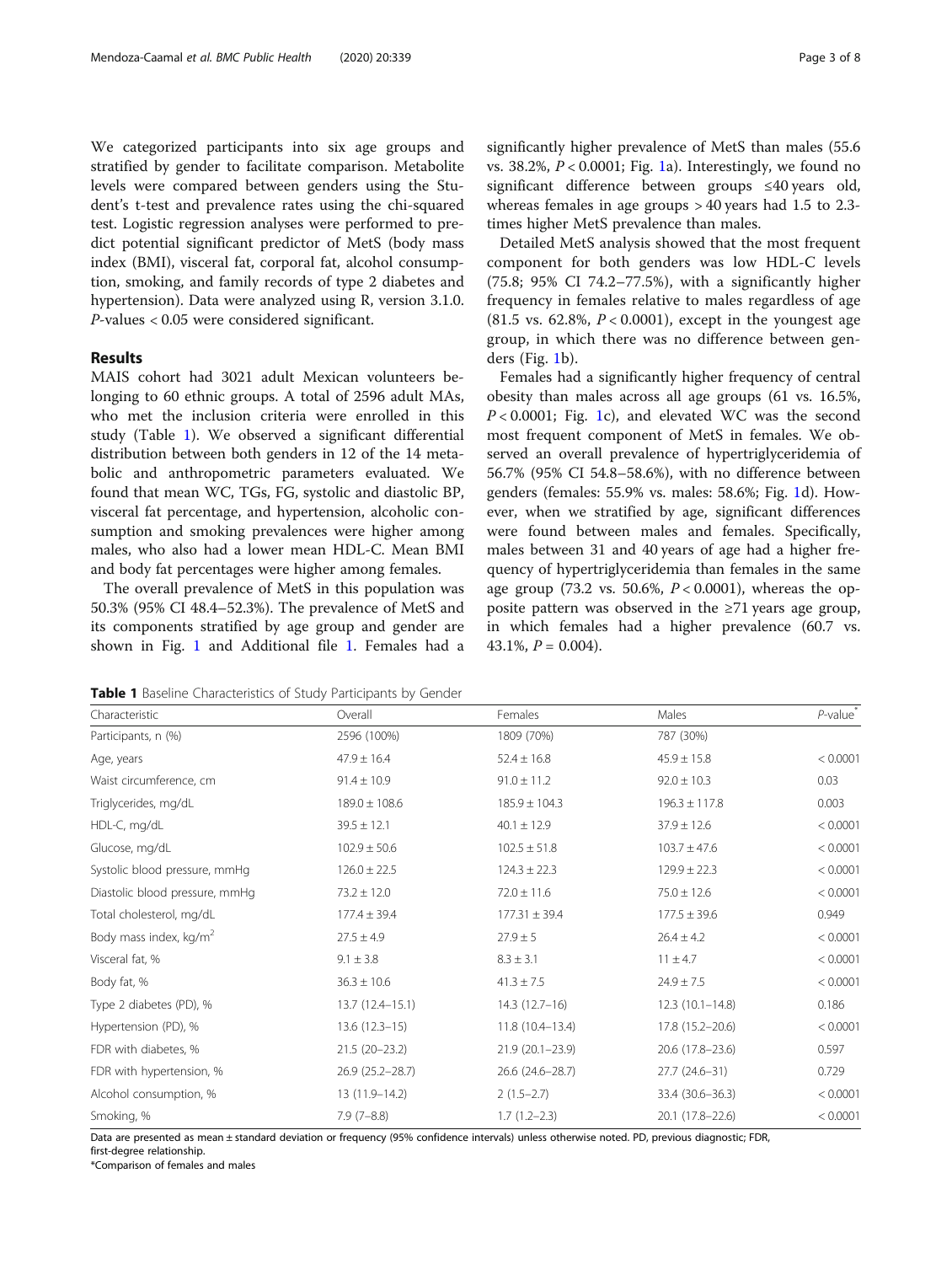<span id="page-3-0"></span>

The overall prevalence of elevated BP was 42.7% (95% CI 40.8–44.6%). This was higher in males (48.8 vs. 40%, P < 0.0001; Fig. 1e), though after stratifying by age and gender, the females in the last age group had a higher prevalence of elevated BP than males (85.9 vs. 69.2%,  $P = 0.002$ ).

The overall prevalence of elevated FG was 27.9% (95% CI 26.1–29.6%), with a parallel increase with age and no difference between genders (Fig. 1f). Notably, we found

large differences between males and females with regard to MetS component combinations (Fig. [2](#page-4-0)). The most frequent combination observed in females was central obesity, hypertriglyceridemia, and low HDL-C levels, whereas in males it was elevated BP, hypertriglyceridemia, and low HDL-C levels. The combination that includes the presence of all five components ranked third in both genders. Otherwise, we found that the obesity (OR 4.5; 95% CI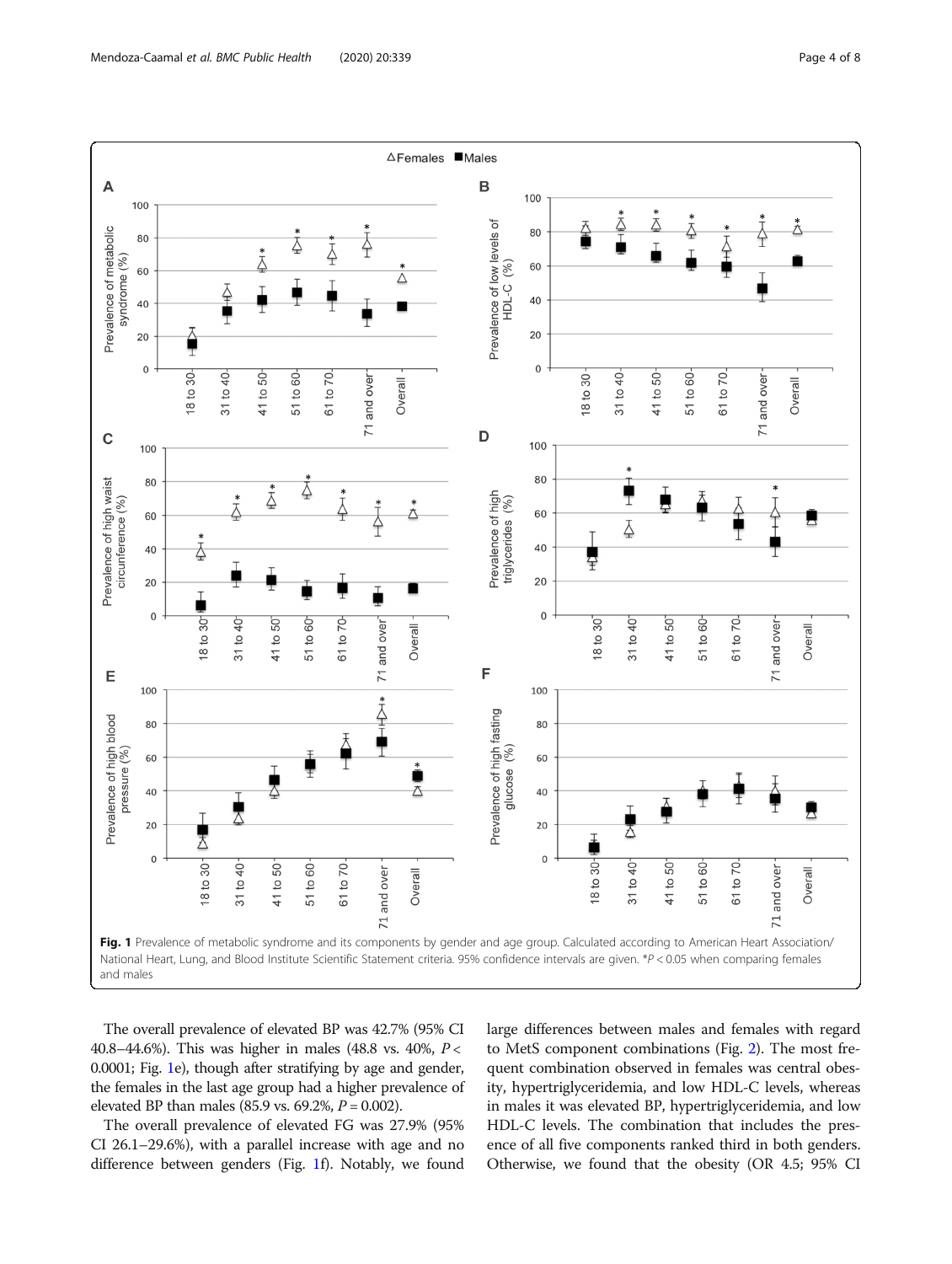

<span id="page-4-0"></span>

3.7–5.6), a high percentage of body fat (OR 4.6; 95% CI 3.8–5.6) or visceral fat (OR 3.2; 95% CI 2.2–4.8) and a history of two parents with diabetes (OR 3.2; 95% CI 1.8–5.8) conferred the greatest risk for MetS development in an independent manner (Table 2).

### **Discussion**

In this study, we found that the prevalence of MetS in MAs is 50.3% according to AHA/NHLBI. Thus, MAs have one of the highest prevalences of MetS worldwide, even higher than that reported in the Mexican Mestizo population (41.6%) by the National Health Survey of Mexico (ENSANUT) [\[6](#page-6-0)], and twice that reported for the Latin-American population (24.9%) [\[5](#page-6-0)].

Before the 1980s, indigenous people were suggested to have protective genetic factors against metabolic diseases, as these populations had a low prevalence of metabolic disorders, such as type 2 diabetes and obesity [[21,](#page-6-0) [22\]](#page-6-0). However, an acculturation of indigenous people started in Mexico after that decade, with a parallel increased in the prevalence of these diseases [[21](#page-6-0)–[28](#page-7-0)]. It was recently proposed that populations with an Amerindian origin may have selected for specific variants in genes that facilitated survival during periods of famine. Natural selection could be responsible for more efficient energy storage, which results in a high prevalence of metabolic disorders [\[12,](#page-6-0) [13](#page-6-0)]. Such significant changes in the prevalence of MetS could reflect the acculturation of a genetically susceptible population and the adoption of

an obesogenic environment [[19,](#page-6-0) [20,](#page-6-0) [24\]](#page-6-0). This assertion is supported by the observation that indigenous communities close to urban areas have a higher prevalence of metabolic disorders relative to communities with the same genetic background that remain isolated [[19,](#page-6-0) [24](#page-6-0), [32,](#page-7-0) [33](#page-7-0), [34](#page-7-0)]. Examples of the genetic variants that could have been selected and that have the highest frequency

| Table 2 Adjusted Odd Ratios (ORs) for Metabolic Syndrome |  |  |  |  |
|----------------------------------------------------------|--|--|--|--|
|----------------------------------------------------------|--|--|--|--|

| Variable             |                                                     | <b>OR</b><br>(95% CI)       | Adjusted OR<br>(95% CI) |
|----------------------|-----------------------------------------------------|-----------------------------|-------------------------|
| Total cholesterol    | $\geq 200 \,\mathrm{mg/dl}$ or<br>medical treatment | 2.2 $(1.8-2.6)^{\dagger}$   | $1.9(1.6-2.4)^{b}$      |
| Obesity              | BMI $\geq$ 30 kg/m <sup>2</sup>                     | 4.1 $(3.35-4.9)^{\dagger}$  | 4.5 $(3.7-5.6)^{b}$     |
| Body fat, %          | High <sup>a</sup>                                   | 3.2 $(2.7-3.8)^{+}$         | 4.6 $(3.8-5.6)^b$       |
| Visceral fat         | High (≥10%)                                         | 2.4 $(1.6 - 3.5)^{\dagger}$ | 3.2 $(2.2 - 4.8)^{b}$   |
| First-degree         | Mother                                              | $1.6$ $(1.2-1.9)^{+}$       | 1.8 $(1.4-2.3)^{b}$     |
| relationship         | Father                                              | $1.6$ $(1.2 - 2.2)^{+}$     | $1.9(1.4-2.7)^{b}$      |
| with type 2 diabetes | Both parents                                        | $2.8$ $(1.6 - 5.0)^{+}$     | 3.2 $(1.8-5.8)^{b}$     |
| First-degree         | Mother                                              | $1.4$ $(1.1-1.7)^{+}$       | 1.6 $(1.3 - 2.0)^{b}$   |
| relationship         | Father                                              | $1.4$ $(1.0-1.8)^{+}$       | $1.4(1.0-1.9)$          |
| with hypertension    | Both parents                                        | $1.6(1.0-2.6)$              | $1.6(1.0-2.6)$          |
| Alcohol consumption  | True                                                | $0.7(0.6-1.0)$              | $1.3(0.9-1.7)$          |
| Smoking              | True                                                | $0.9(0.7-1.3)$              | 1.6 $(1.2 - 2.2)^{c}$   |

\*Adjusted by age and gender

<sup>a</sup> Cutoff value [\[31](#page-7-0)]

 $\rm ^{b}P < 0.0001$ 

 $P = 0.01$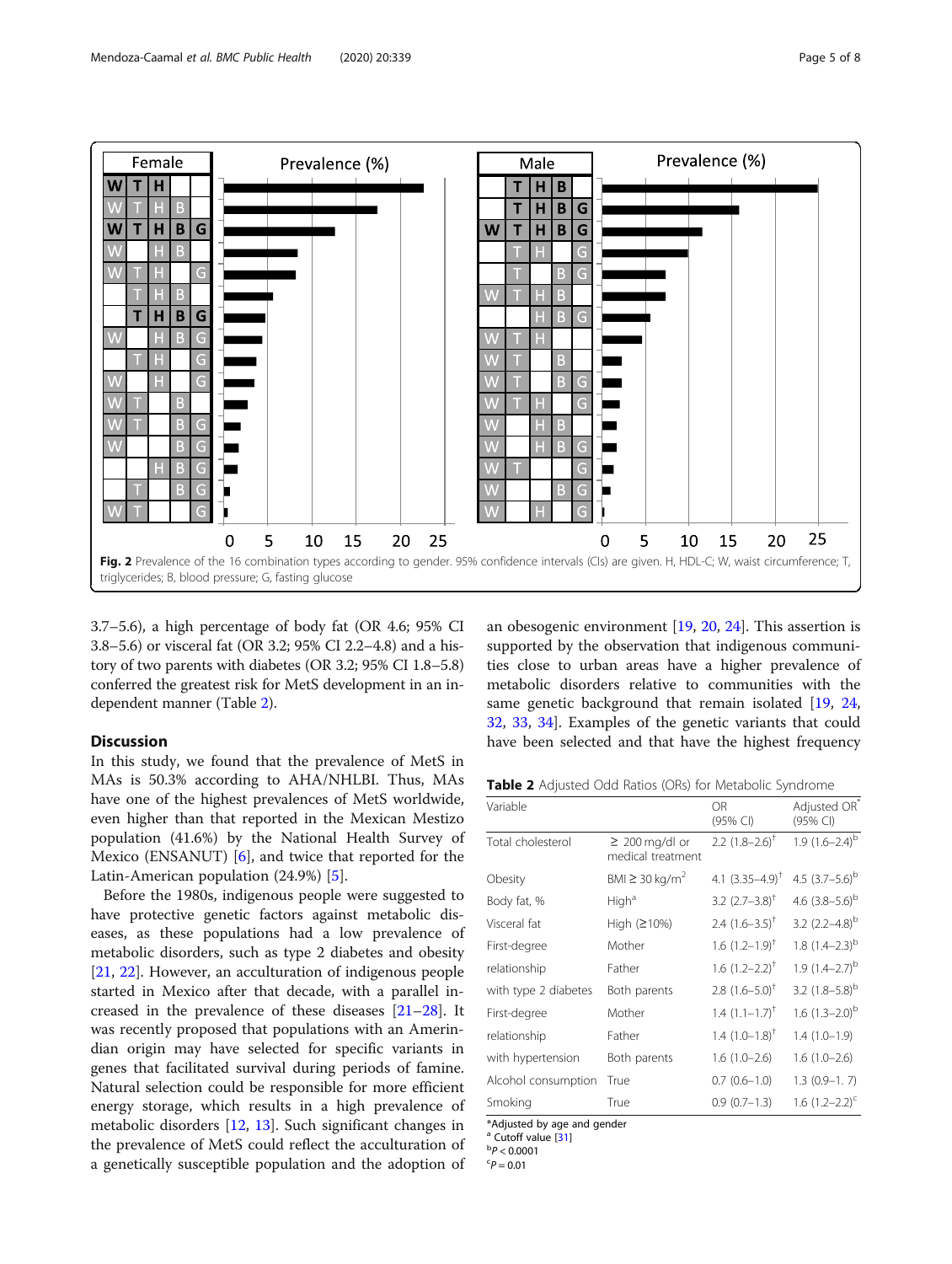<span id="page-5-0"></span>in mestizo and indigenous populations are a haplotype spanning SLC16A11 and conferring a higher risk of developing type 2 diabetes, and the ABCA1/R230C functional variant, which has been consistently associated with low HDL-C levels [\[7](#page-6-0), [35\]](#page-7-0). The latter is the most prevalent MetS component in this study. Other genomic variants of Amerindian origin harbored by Mestizo population have been identified in various genes, such as SIK3, RORA, LPL, APOA5, ANGPL3, and TIMD4, which are involved in lipid metabolism and have been strongly associated with hypertriglyceridemia, suggesting that populations with an Amerindian background also have a greater genetic susceptibility to this entity [\[8](#page-6-0), [14,](#page-6-0) [36](#page-7-0)]. In according with this, it has been previously reported that Mestizos have one of the highest prevalence of hypertriglyceridemia worldwide [[8,](#page-6-0) [14,](#page-6-0) [36\]](#page-7-0), and we observed that it was even higher in MAs (53.7 vs. 33%) [[6](#page-6-0)]. A limitation of this study could be the sampling strategy, since being a vulnerable population the community was openly invited to participate. However, it is important point out that except to hypertriglyceridemia, the prevalence of the other MetS components was similar to that reported by ENSANUT, which used a probabilistic, multistage and stratified cluster sampling design [\[6](#page-6-0)], suggesting that our data reflect the current condition of MetS in the MA population.

With regard to the combinations of MetS components, we found significant differences between males and females. Females presented more frequently with the combinations that involved central obesity, whereas the males had combinations that included elevated BP. Previously published studies have shown that the risk of developing CVD is different according to the combination of MetS components. One of the combinations with higher risk of CVD is low HDL-C level, high BP, and elevated plasma TGs and FG [\[37,](#page-7-0) [38\]](#page-7-0). In this study, this combination was 3-fold more frequent in males than females (15.9 vs. 4.7%) and ranked second in frequency in males.

On the other hand, MetS prevalence also significantly different between males and females. However, after stratifying by age groups, we observed that the prevalence of MetS was similar in both genders for age  $\leq$  40 years old, whereas the oldest age group had a 2.3-fold higher prevalence in females than males. Notably, MetS prevalence did not increase in parallel with age in males. It is possible that the lower MetS prevalence observed in older males reflects lifestyle differences from females, specifically in relation to outdoor activities. However, we cannot discard the possibility that the observed difference is a reflection of lower survival in males, as national statistics indicate that a higher percentage of males die from CVD [\[39](#page-7-0)]. This hypothesis has several possible explanations. First, as mentioned previously, males present with combinations of MetS components that confer a higher risk for the development of CVD

than females [\[37,](#page-7-0) [38](#page-7-0)]. Second, average systolic and diastolic BP and the prevalence of hypertension were higher in males than females, suggesting that the severity of this trait could be higher in males. Third, despite the fact that males had a lower prevalence of abdominal obesity, they had a higher percentage of visceral fat, which has been strongly associated with increased cardiometabolic risk [[40](#page-7-0)].

Otherwise, as previously reported [\[41](#page-7-0)–[43](#page-7-0)], obesity, body and visceral fat were the major determinants of MetS development, conferring a 4.5, 4.6 and 3.2-fold risk, respectively. Smoking just was revealed as a risk determinant to MetS after adjusted by age and gender. It is possible that this could has been influenced by its low prevalence observed in women. Acculturation has been associated with the smoking likelihood [[44\]](#page-7-0), but interestingly, we observed that in indigenous women this phenomenon seems to be limited to dietary habits and sedentary lifestyle.

Additionally, a family history of both parents with type 2 diabetes had a 3.2-fold risk of developing MetS. Therefore, genetic risk factors in indigenous people need to be studied to deepen the understanding of the pathophysiology of metabolic disorders in a highly susceptible population.

#### Conclusions

Mexico has made multiple efforts to preserve the culture of their indigenous populations, but globalization and lifestyle changes have exposed this population at an alarming rate of acculturation. Health policies aimed at prevention and early detection are needed to control the increase in metabolic diseases in a population with, perhaps, a higher genetic risk for metabolic disorders.

#### Supplementary information

Supplementary information accompanies this paper at [https://doi.org/10.](https://doi.org/10.1186/s12889-020-8378-5) [1186/s12889-020-8378-5.](https://doi.org/10.1186/s12889-020-8378-5)

Additional file 1. Prevalence of Metabolic Syndrome and its components by gender and age group. Description of data: Data are presented as frequency (95% confidence intervals) and prevalences were calculated according to American Heart Association/National Heart, Lung, and Blood Institute Scientific Statement criteria.

#### Abbreviations

AHA/NHLBI: American Heart Association/National Heart, Lung, and Blood Institute Scientific Statement; BMI: Body mass index; BP: Blood pressure; CDI: Comisión Nacional para el Desarrollo de Pueblos Indígenas; CI: Confidence interval; CVD: Cardiovascular disease; FG: Fasting glucose; HDL-C: High density lipoprotein cholesterol; INMEGEN: Instituto Nacional de Medicina Genómica; MA: Mexican Amerindian; MAIS: Metabolic Analysis in an Indigenous Sample; MetS: Metabolic syndrome; OR: Odds ratio; TC: Total cholesterol; TG: Triglyceride; WC: Waist circumference

#### Acknowledgments

The authors thank Lic. Olaf Iván Corro Labra and José Luis de Jesús García Ruíz from the Comisión Nacional para el Desarrollo de los Pueblos Indígenas for their support in this work.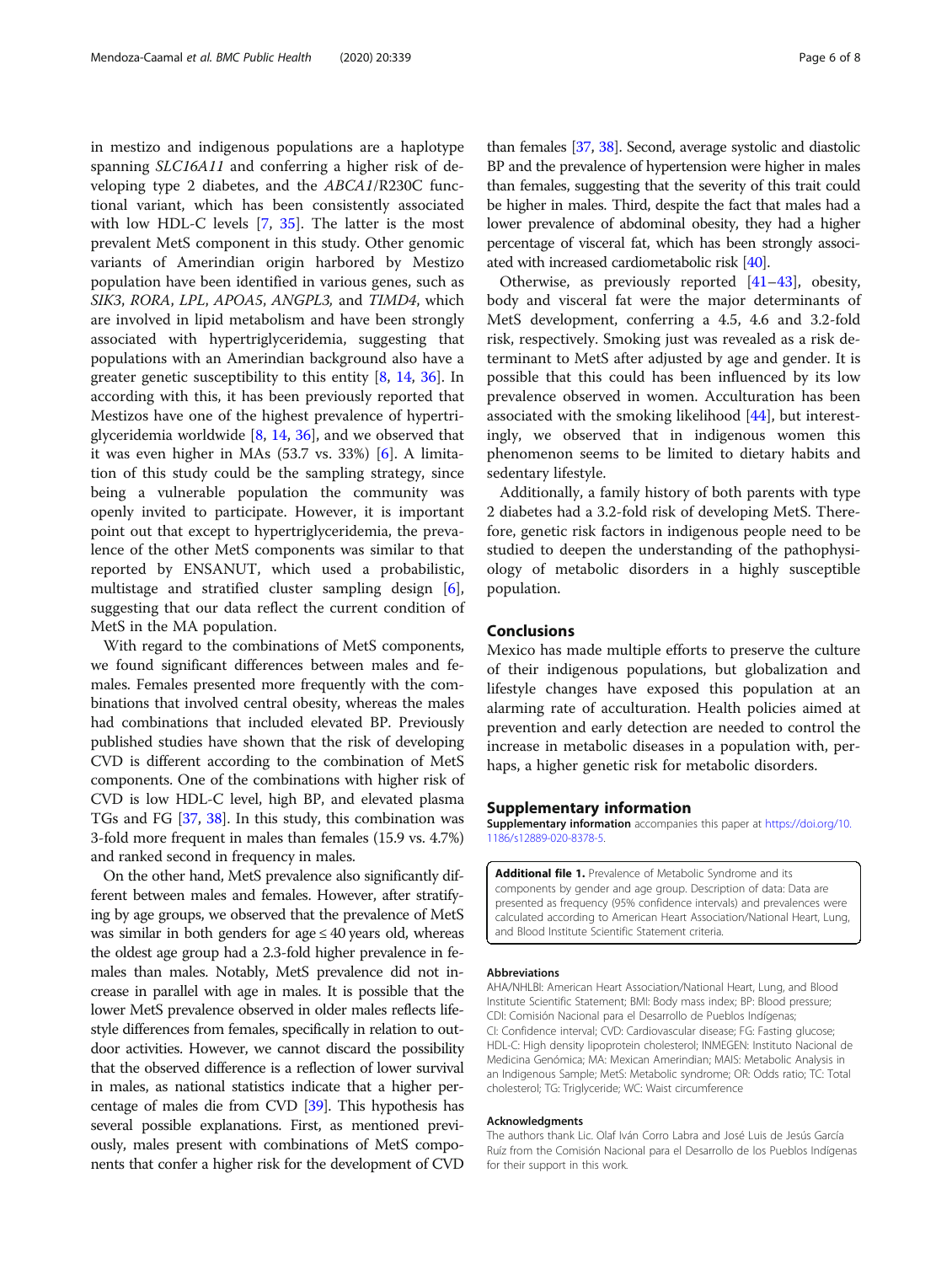#### <span id="page-6-0"></span>Authors' contributions

E.C.M-C. was involved in all aspects of the study and wrote the first draft of the manuscript. L.O. contributed to the study design, analysis, interpretation of data, and editing of the manuscript. F.B-O., H.G-O., I.C-A., A.M-H., E.J.C., C.C-C., F.C-C., M.C., M.E.M-M., A.R-R., J.L.J-R., M.G.S-M., Y.S-A, and E.M. contributed to the study design, interpretation of data, and sample collection. F.B-O., M.R.R-M., and M.E-A contributed to the analysis and interpretation of data. All authors were involved in writing the paper and gave final approval of the submitted and published versions.

#### Funding

This study was partially supported by Instituto Carlos Slim de la Salud, A.C. and Conacyt (S008-2014-1-233970).

#### Availability of data and materials

The datasets generated and analysed during the current study are not publicly available due this work is part of a larger project but are available from the corresponding author on reasonable request.

#### Ethics approval and consent to participate

The study was conducted in accordance with the Declaration of Helsinki and was approved by the Research, Ethics, and Biosafety Human Committees of the Instituto Nacional de Medicina Genómica (INMEGEN) in Mexico City. This research was performed from November 2012 to October 2017 in agreement with the indigenous leaders and with the support of the National Commission for the Development of Indigenous Communities (CDI, from the Spanish "Comisión Nacional para el Desarrollo de Pueblos Indígenas"). All participants provided written informed consent, and authorities or community leaders participated as translators as necessary.

#### Consent for publication

Not applicable.

#### Competing interests

The authors declare that they have no competing interests.

#### Author details

<sup>1</sup>Clinical Area, Instituto Nacional de Medicina Genómica, SS, Periférico Sur 4809, Colonia Arenal Tepepan, Delegación Tlalpan, C.P. 14610 Ciudad de México, Mexico. <sup>2</sup>Immunogenomics and Metabolic Disease Laboratory, Instituto Nacional de Medicina Genómica, SS, Periférico Sur 4809, Colonia Arenal Tepepan, Delegación Tlalpan, C.P. 14610 Ciudad de México, Mexico. <sup>3</sup> Epidemiology Research Department, Instituto Nacional de Pediatría, Insurgentes Sur 3700, Letra C, Colonia Insurgentes Cuicuilco, Delegación Coyoacán, C.P. 04530 Ciudad de México, Mexico. <sup>4</sup>Public Health Research Center, Instituto Nacional de Salud Pública, 7a Cerrada de Fray Pedro de Gante 50, Colonia Sección XVI, Delegación Tlalpan, C.P. 14080 Ciudad de México, Mexico.

#### Received: 30 April 2019 Accepted: 20 February 2020 Published online: 17 March 2020

#### References

- Grundy SM, Cleeman JI, Daniels SR, Donato KA, Eckel RH, Franklin BA, et al. Diagnosis and management of the metabolic syndrome: an American Heart Association/National Heart, Lung, and Blood Institute scientific statement: executive summary. Crit Pathw Cardiol. 2005;4(4):198–203.
- 2. The top 10 causes of death [Internet]. [cited 2019 Mar 11]. Available from: [https://www.who.int/news-room/fact-sheets/detail/the-top-10-causes-of-death.](https://www.who.int/news-room/fact-sheets/detail/the-top-10-causes-of-death)
- 3. Deboer MD. Ethnicity, obesity and the metabolic syndrome: implications on assessing risk and targeting intervention. Expert Rev Endocrinol Metab. 2011;6(2):279–89.
- 4. Irving R, Tusié-Luna MT, Mills J, Wright-Pascoe R, McLaughlin W, Aguilar-Salinas CA. Early onset type 2 diabetes in Jamaica and in Mexico. Opportunities derived from an interethnic study. Rev Investig Clin Organo Hosp Enfermedades Nutr. 2011;63(2):198–209.
- Márquez-Sandoval F, Macedo-Ojeda G, Viramontes-Hörner D, Fernández Ballart JD, Salas Salvadó J, Vizmanos B. The prevalence of metabolic syndrome in Latin America: a systematic review. Public Health Nutr. 2011; 14(10):1702–13.
- 6. Rojas R, Aguilar-Salinas CA, Jiménez-Corona A, Shamah-Levy T, Rauda J, Avila-Burgos L, et al. Metabolic syndrome in Mexican adults: results from the National Health and nutrition survey 2006. Salud Publica Mex. 2010;52(Suppl 1):S11–8.
- 7. SIGMA Type 2 Diabetes Consortium, Williams AL, SBR J, Moreno-Macías H, Huerta-Chagoya A, Churchhouse C, et al. Sequence variants in SLC16A11 are a common risk factor for type 2 diabetes in Mexico. Nature. 2014; 506(7486):97–101.
- 8. Ko A, Cantor RM, Weissglas-Volkov D, Nikkola E, Reddy PMVL, Sinsheimer JS, et al. Amerindian-specific regions under positive selection harbour new lipid variants in Latinos. Nat Commun. 2014;5:3983.
- 9. Qu H-Q, Li Q, Lu Y, Hanis CL, Fisher-Hoch SP, McCormick JB. Ancestral effect on HOMA-IR levels quantitated in an American population of Mexican origin. Diabetes Care. 2012;35(12):2591–3.
- 10. Lorenzo C, Serrano-Rios M, Martinez-Larrad MT, Gabriel R, Williams K, Gonzalez-Villalpando C, et al. Was the historic contribution of Spain to the Mexican gene pool partially responsible for the higher prevalence of type 2 diabetes in mexican-origin populations? The Spanish insulin resistance study group, the San Antonio heart study, and the Mexico City diabetes study. Diabetes Care. 2001;24(12):2059–64.
- 11. Granados-Silvestre MA, Ortiz-López MG, Granados J, Canizales-Quinteros S, Peñaloza-Espinosa RI, Lechuga C, et al. Susceptibility background for type 2 diabetes in eleven Mexican indigenous populations: HNF4A gene analysis. Mol Genet Genomics MGG. 2017;292(6):1209–19.
- 12. Neel JV. Diabetes mellitus: a "thrifty" genotype rendered detrimental by "progress"? Am J hum genet. Dec. 1962;14:353–62.
- 13. Vatsiou AI, Bazin E, Gaggiotti OE. Changes in selective pressures associated with human population expansion may explain metabolic and immune related pathways enriched for signatures of positive selection. BMC Genomics. 2016;17:504.
- 14. Aguilar-Salinas CA, Tusie-Luna T, Pajukanta P. Genetic and environmental determinants of the susceptibility of Amerindian derived populations for having hypertriglyceridemia. Metabolism. 2014;63(7):887–94.
- 15. Lisker R, Perez-Briceño R, Granados J, Babinsky V, de Rubens J, Armendares S, et al. Gene frequencies and admixture estimates in a Mexico City population. Am J Phys Anthropol. 1986;71(2):203–7.
- 16. [censo2010.org.mx](http://censo2010.org.mx) [Internet]. [cited 2019 Mar 11]. Available from: [http://](http://www.censo2010.org.mx/) [www.censo2010.org.mx/.](http://www.censo2010.org.mx/)
- 17. Instituto Nacional de Lenguas Indígenas [Internet]. [cited 2019 Mar 11]. Available from: [https://www.inali.gob.mx/.](https://www.inali.gob.mx/)
- 18. Bartlett JG, Madariaga-Vignudo L, O'Neil JD, Kuhnlein HV. Identifying indigenous peoples for health research in a global context: a review of perspectives and challenges. Int J Circumpolar Health. 2007;66(4):287–307.
- 19. Islas-Andrade S, Pérez-Vargas A, Juárez-Pérez RE, Flores-Martínez S, Gallardo-Hernández AG, García-Zapién A, et al. Acculturation impact on some metabolic parameters of the Lacandon communities from Chiapas. Rev Médica Hosp Gen México. 2017;80(3):148–53.
- 20. Yracheta JM, Lanaspa MA, Le MT, Abdelmalak MF, Alfonso J, Sánchez-Lozada LG, et al. Diabetes and kidney disease in American Indians: potential role of sugar-sweetened beverages. Mayo Clin Proc. 2015 Jun;90(6):813–23.
- 21. Stoddard P, Handley MA, Vargas Bustamante A, Schillinger D. The influence of indigenous status and community indigenous composition on obesity and diabetes among Mexican adults. Soc Sci Med 1982. 2011;73(11):1635–43.
- 22. Guerrero-Romero F, Rodríguez-Moran M, Sandoval-Herrera F. Prevalence of NIDDM in indigenous communities of Durango. Mexico Diabetes Care. 1996;19(5):547–8.
- 23. Castro-Sánchez H. And Escobedo-de la Piña J. prevalence of non insulin dependent diabetes mellitus and associated risk factors in the Mazatec population of the state of Oaxaca, Mexico. Gac Med Mex. 1997;133(6):527–34.
- 24. Ravussin E, Valencia ME, Esparza J, Bennett PH, Schulz LO. Effects of a traditional lifestyle on obesity in Pima Indians. Diabetes Care. 1994;17(9):1067–74.
- 25. Alvarado-Osuna C, Milian-Suazo F, Valles-Sánchez V. Prevalence of diabetes mellitus and hyperlipidemia among Otomi indians. Salud Publica Mex. 2001;43(5):459–63.
- 26. Rodríguez-Morán M, Guerrero-Romero F, Brito-Zurita O, Rascón-Pacheco RA, Pérez-Fuentes R, Sánchez-Guillén MC, et al. Cardiovascular risk factors and acculturation in Yaquis and Tepehuanos Indians from Mexico. Arch Med Res. 2008;39(3):352–7.
- 27. Escobedo J, Chavira I, Martínez L, Velasco X, Escandón C, Cabral J. Diabetes and other glucose metabolism abnormalities in Mexican Zapotec and Mixe Indians. Diabet Med J Br Diabet Assoc. 2010;27(4):412–6.